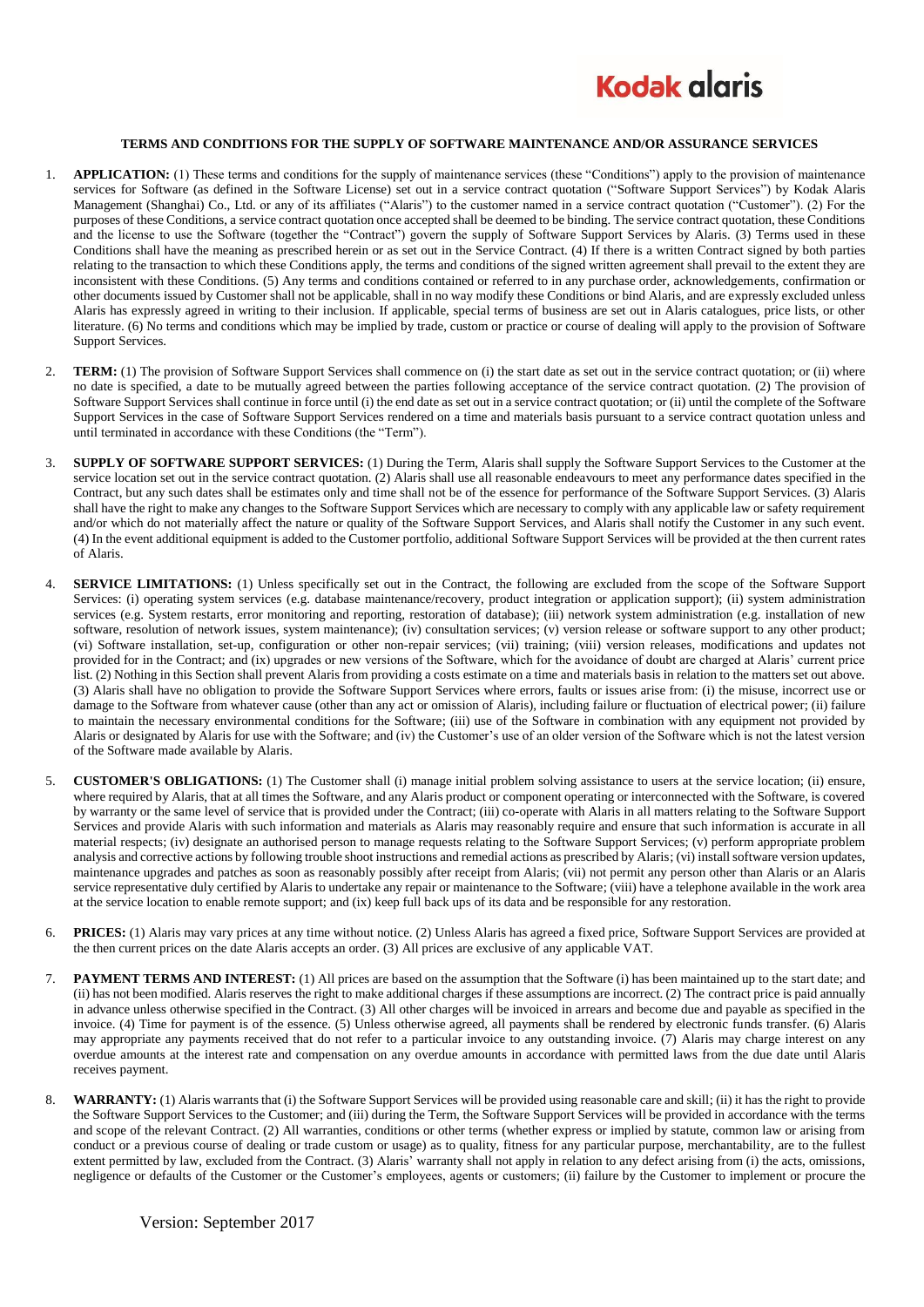implementation of recommendations in respect of, or solutions to errors, in the Software advised by Alaris; (iii) wilful damage; (iv) any maintenance of the Software by any person other than Alaris or its designees or without Alaris' prior written consent; (v) any failure, fault, accident, neglect or misuse of equipment, software or media not supplied by Alaris; and (vi) any breach of Customer's obligations under the Software License, howsoever arising. (4) Customer is not entitled to cancel or withdraw from any Contract or withhold payment of invoices or make deductions on account of Software Support Services claimed to be defective.

- 9. **LIMITATION OF LIABILITY:** (1) If not expressly provided for otherwise in these Conditions, in no event, whether in contract, tort (including in either case negligence), misrepresentation (other than fraudulent misrepresentation), breach of statutory duty or otherwise pursuant to the Contract, shall Alaris be liable for any loss of profits, anticipated savings, revenue, business, loss or corruption of data, loss of use, loss of goodwill, loss due to delay or any indirect, special, incidental or consequential loss or damage whatsoever. (2) Alaris' sole obligation and liability for breach of the warranty set out in Section 8 (1) above, is for Alaris to use commercially-reasonable efforts, at Alaris' expense, to replace software media or modify the Software so that the warranty specified under Section 8 (1) is true. In the event of a warranty claim, Customer shall be responsible for the removal of any defective Software and subsequent replacement of any replacement Software. (3) Subject to (1) and (2), Alaris' aggregate liability for all other claims, whether in contract, tort (including in either case negligence), misrepresentation (other than fraudulent misrepresentation), breach of statutory duty or otherwise pursuant to the Contract, shall be limited to the total price paid by the Customer for the specific Software giving rise to the claim in the 12 months prior to the claim in which the loss or damage occurred. (4) Nothing in the Contract shall be deemed to exclude or limit Alaris' liability in respect of: (i) Loss or damage caused by wilful intent or gross negligence of Alaris or Alaris' officers, employees, agents or contractors; (ii) Injuries to or death of any person, caused by Alaris or Alaris' officers, employees, agents or contractors; or (iii) any other liability which cannot be excluded at law. (5) Any claim for loss or damages, save for in relation to a claim pursuant to (4) must be notified to Alaris within twelve (12) months as from the date on which the damage was caused, failing which such claim is deemed to be waived.
- 10. **INTELLECTUAL PROPERTY:** (1) Customer acknowledges that all intellectual property rights meaning all inventions, patents, registered designs, design rights, data base rights, copy rights, know-how, trademarks, trade secrets and all other intellectual property rights, and the applications for any of the same and any rights or forms of protection of a similar nature and having equivalent or similar effect to any of them which may subsist anywhere in the world ("Intellectual Property Rights") in the Software Support Services shall belong to Alaris or the relevant third-party owners (as the case may be). (2) Customer shall not cause or permit any third party to cause any damage or endanger the Intellectual Property Rights of Alaris.
- 11. **INDEMNIFICATION:** (1) Without prejudice to any other rights of Alaris, Customer shall indemnify Alaris for any loss suffered by Alaris (including reasonable legal fees and costs) by reason of any use by Customer, Customer's employees, agents or customers, whether arising directly or indirectly, of the Software other than in accordance with the Contract. (2) Customer shall further indemnify and hold Alaris harmless against any loss or damage which it may suffer or incur as a result of the Customer's breach of any third-party additional terms howsoever arising. (3) In the event of a claim, or notification of an intention to make a claim, which may reasonably be considered likely to give rise to a liability under this indemnity ("Claim"), Customer shall: (i) as soon as reasonably practicable, give written notice of the Claim to Alaris specifying the nature of the Claim in reasonable detail; and (ii) not make any admission of liability, agreement or compromise in relation to the Claim (4) Customer shall not, except with the prior written consent of Alaris, consent to entry of any judgment or enter into any settlement that does not include as an unconditional term the giving by the claimant or plaintiff to Alaris and its affiliates a release from all liability and blame with respect to the Claim.
- 12. **SUSPENSION AND TERMINATION:** (1) If Alaris' performance of any of its obligations under the Contract is prevented or delayed by any act or omission by the Customer or failure by the Customer to perform any relevant obligation ("Customer Default"), Alaris shall without limiting its other rights or remedies have the right to suspend performance of the Software Support Services until the Customer remedies the Customer Default, and to rely on the Customer Default to relieve it from the performance of any of its obligations (to the extent the Customer Default prevents or delays Alaris' performance of any of its obligations). (2) Alaris shall not be liable for any costs or losses sustained or incurred by the Customer arising directly or indirectly from Alaris' failure or delay to perform any of its obligations as set out in the Contract; and the Customer shall reimburse Alaris on written demand for any costs or losses sustained or incurred by Alaris arising directly or indirectly from the Customer Default. (3) Without prejudice to its other rights, Alaris may terminate the Contract or in its sole discretion suspend performance of the Software Support Services immediately by written notice to the Customer in the event that (i) Customer fails to pay any sums due under the Contract; (ii) Customer breaches any terms of the Contract, including failure to install software updates, maintenance upgrades and patches as soon as reasonably possible; (iii) Customer is unable to pay its debts as they fall due, passes a resolution for winding up (other than for the purposes of a solvent amalgamation or reconstruction) or if a court of competent jurisdiction makes an order to that effect, enters into a receivership or liquidation or otherwise ceases to carry on business or an analogous event occurs to Customer in any jurisdiction; or (iv) an event pursuant to Section 15.2 or pursuant to Section 17.6 where such event persisted for more than 14 days.
- 13. **CONFIDENTIAL INFORMATION:** (1) All non-public, confidential or proprietary information of Alaris, including but not limited to, specifications, samples, patterns, designs, plans, drawings, documents, data, business operations, pricing, discounts or rebates, disclosed by Alaris in connection with the Contract, whether disclosed orally or disclosed or accessed in written, electronic or other form or media, and whether or not marked, designated or otherwise identified as "confidential," shall be deemed to be confidential, to be used solely for the purpose of performing under the Contract and may not be disclosed or copied unless authorized in advance by Alaris in writing. (2) Upon Alaris' request, Customer shall promptly return all documents and other materials received from Alaris and delete any copies made thereof. (3) Alaris shall be entitled to apply for injunctive relief for any violation of this Section. (4) This Section does not apply to information that is: (i) in the public domain; (ii) known to Customer at the time of disclosure; (iii) rightfully obtained by Customer on a non-confidential basis from a third party; or (iv) is required to be disclosed by any applicable law or by order of any Court of competent jurisdiction or any government body, agency or regulatory body, provided that the receiving party shall use all reasonable endeavours to give the disclosing party as much written notice of the disclosure as it reasonably can to enable the disclosing party to seek a protective order or other action protecting the confidential information from disclosure.
- 14. **DATA PROTECTION:** (1) Each party will comply with its obligations in terms of laws and regulations relating to the protection or disclosure of personal data, sensitive data or such other data which is deemed to be 'personal' pursuant to applicable data protection law in force from time to time. (2) Each party shall indemnify, defend and hold the other party harmless against claims resulting from or in connection with the indemnifying party's non-observance or insufficient observance of such obligations or any of its obligations in this Section 14.
- 15. **MAJOR BUSINESS CHANGE:** (1) If in the reasonable opinion of Alaris there is or is likely to be a major change in the business operations of Alaris or the Customer which has or could have an adverse impact on the viability of the provision of the Software Support Services to be supplied to the Customer ("Major Business Change"), Alaris shall notify the Customer and Alaris and the Customer shall meet and discuss in good faith whether the provisions of any Contract between Alaris and the Customer needs to be varied. (2) In the event that the parties cannot agree in good faith on such contract variations within a period of 30 days of the parties meeting, then either party has the right to terminate the Contract between them. (3) Unless otherwise agreed by Alaris and the Customer in writing, the rights and obligations of the parties which have arisen prior to termination shall not be affected and shall stay in full force and effect. For the avoidance of doubt, with effect from the date of termination, Alaris shall have no obligation to